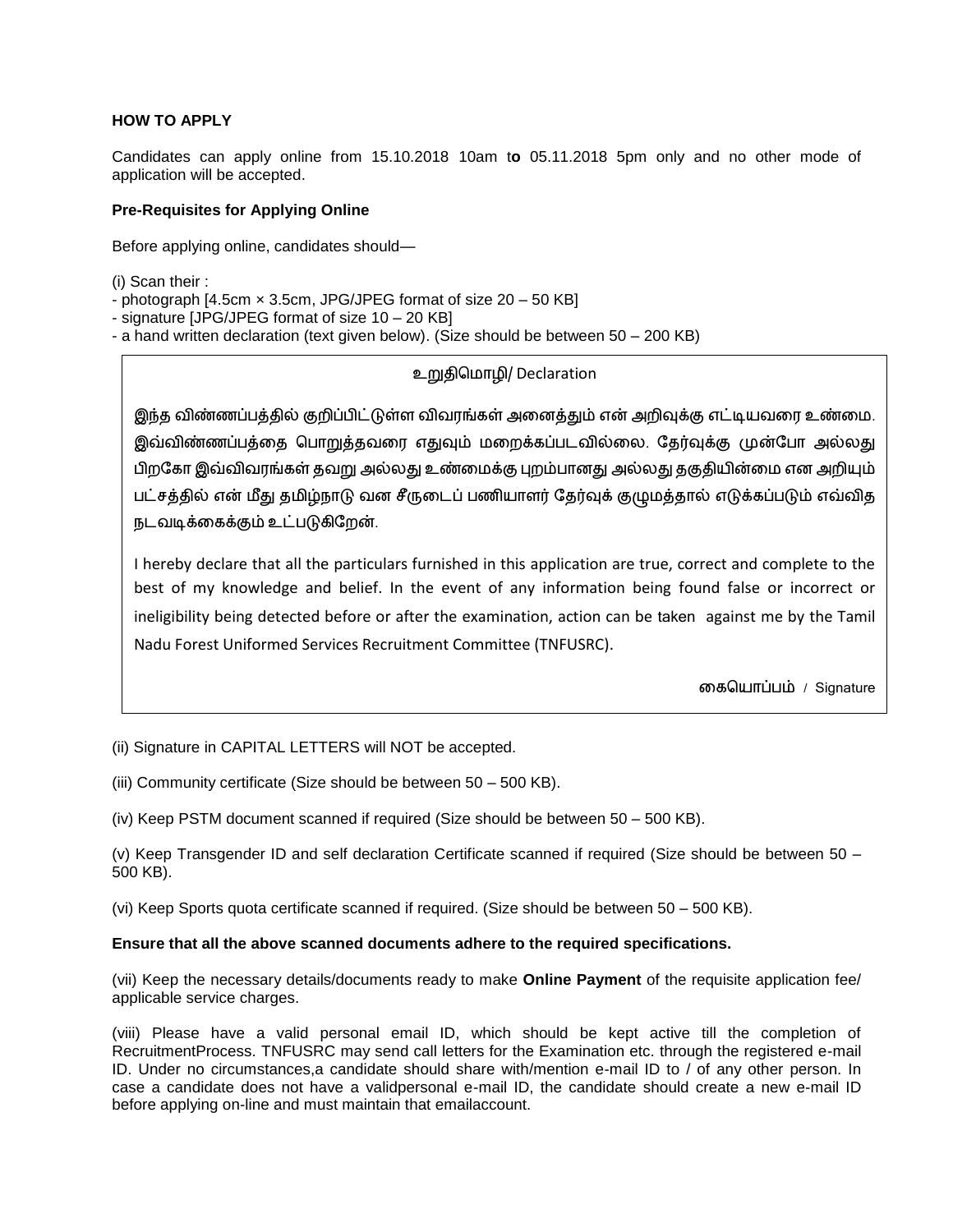### **Application Fees/ applicable service charges Payable from 15.10.2018 10am to 05.11.2018 5pm (Online payment), both datesinclusive, shall be as follows**

- No fee for BC /BCM / MBC/ SC / SCA / ST /Destitute widow candidates / ex - servicemen. - Rs. 250 /- for all others Applicable service charges for Online Payment of application fees will have to be borne by thecandidate.

#### **Procedure for applying online**

### (1) **Candidates should apply only through Online Mode in the Tamil NaduForest Department's Website www.forests.tn.gov.in**

(2) Candidates will have to click on "CLICK HERE FOR NEW REGISTRATION" to register their application byentering their basic information in the online application form. After that a provisional registration number andpassword will be generated by the system and a message that "you are successfully registered and please check your e-mail and SMS" will be displayed on the screen. Candidate should note down theProvisional registration number and password. An Email & SMS indicating the Provisional Registration numberand Password will also be sent. They can reopen the saved data using Provisional registration number andpassword and edit the particulars, if needed.

(3) Candidates are required to upload their

- Photograph
- Signature
- A hand written declaration
- PSTM (If required)
- Transgender ID and self declaration Certificate (If required)
- Sports quota certificate (If required)

as per the specifications given in the Guidelines for Scanning and Upload of documents.

(4) **Candidates are advised to carefully fill in the online application themselves as no change in any of the datafilled in the online application will be possible/ entertained. Prior to submission of the online applicationcandidates are advised to use the "SAVE AND NEXT" facility to verify the details in the onlineapplication form and modify the same if required. No change is permitted after clicking on FINALSUBMIT Button.** 

Candidates have the option of making the payment of requisite fees/ applicable service charges through theONLINE as well as OFFLINE mode:

### **Offline mode of payment in any form such as Demand Draft / Postal order etc.,will not be accepted.**

(Details regarding Exemption for Examination Fee are given in "Information Brochure" publishedin the Website: [www.forests.tn.gov](http://www.forests.tn.gov.in/).in).

#### **Payment of fees/ applicable service charges via the ONLINE MODE**

(i) Candidates should carefully fill in the details in the On-Line Application at the appropriate places very carefully and clickon the "FINAL SUBMIT" button at the end of the On-Line Application format. Before pressing the "FINAL SUBMIT"button, candidates are advised to verify every field filled in the application. The name of the candidate or candidate's Father/Mother etc. should be spelt correctly in the application as it appears in the certificates/mark sheets. Anychange/alteration found may disqualify the candidature.In case the candidate is unable to fill in the application form in one go, candidate can save the data already entered.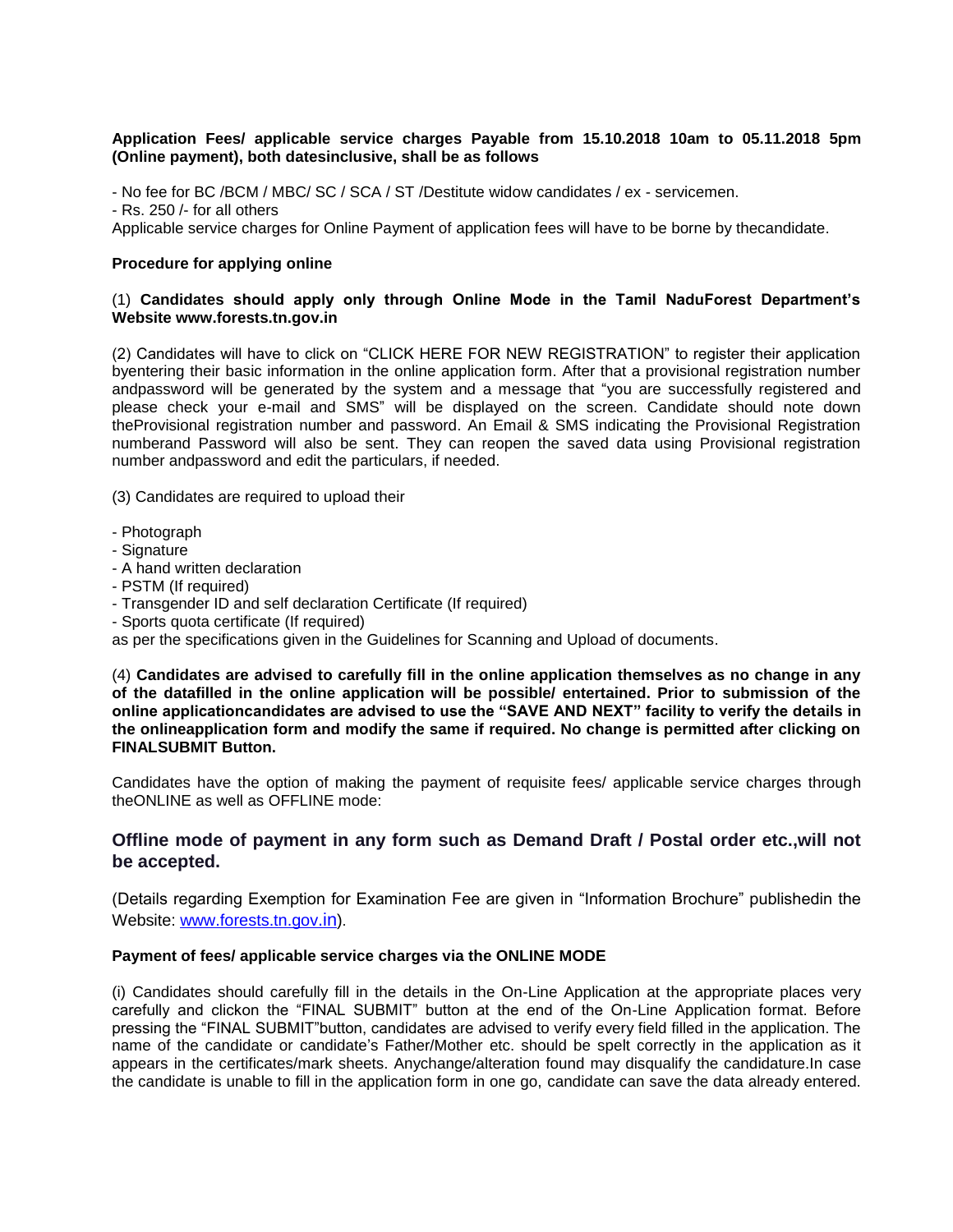When thedata is saved, a provisional registration number and password will be generated by the system and displayed on the screen.

Candidate should note down the Provisional registration number and password. An Email & SMS indicating theProvisional Registration number and Password will also be sent. They can reopen the saved data using Provisionalregistration number and password and edit the particulars, if needed. Once the application is filled in completely, candidateshould submit the data.

(ii) The application form is integrated with the payment gateway and the payment process can be completed by following theinstructions.

(iii) The payment can be made by using Debit Cards (RuPay/Visa/MasterCard/Maestro), Credit Cards, Internet Banking, IMPS,Cash Cards/ Mobile Wallets by providing information as asked on the screen. (iv) After Final Submit, an additional page of the application form is displayed wherein candidates may follow the instructionsand fill in the requisite details.

(v) If the online transaction has not been successfully completed then candidates are advised to login again with theirprovisional registration number and password and pay the Application Fees/ applicable service charges online.

(vi) On successful completion of the transaction, an e-receipt will be generated.

(vii) Candidates are required to take a printout of the e-receipt and online application form. Please note that if the same cannotbe generated then online transaction may not have been successful.

Note:

o After submitting your payment information in the online application form, please wait for the intimation from the server, DO NOT press Back or Refresh button in order to avoid double charge.

o For Credit Card users: All charges are listed in Indian Rupee. If you use a non-Indian credit card, your bank will convert to your local currency based on prevailing exchange rates.

o To ensure the security of your data, please close the browser window once your transaction is completed.

o After completing the procedure of applying on-line including payment of fees / applicable service charges, the candidate should take a printout of the system generated on-line application form, ensure the particulars filled in are accurate and retain it along with Registration Number and Password for future reference. They should not send this printout to the TNFUSRC/ Banks.

**Please note that all the particulars mentioned in the online application including Name of the Candidate,Category, Date of Birth, Address, Mobile Number, Email ID, Centre of Examination etc. will be considered as final and no change/modifications will be allowed after submission of the online application form. Candidates are hence advised to fill in the online application form with the utmost care as no correspondenceregarding change of details will be entertained.** 

**TNFUSRC will not be responsible for any consequencesarising out of furnishing of incorrect and incomplete details in the application or omission to provide therequired details in the application form.**

**An online application which is incomplete in any respect such as without proper passport size photographand signature uploaded in the online application form/ unsuccessful fee payment will not be considered as valid.**

**Candidates are advised in their own interest to apply on-line much before the closing date and not to waittill the last date for depositing the fee / applicable service charges to avoid the possibility of**